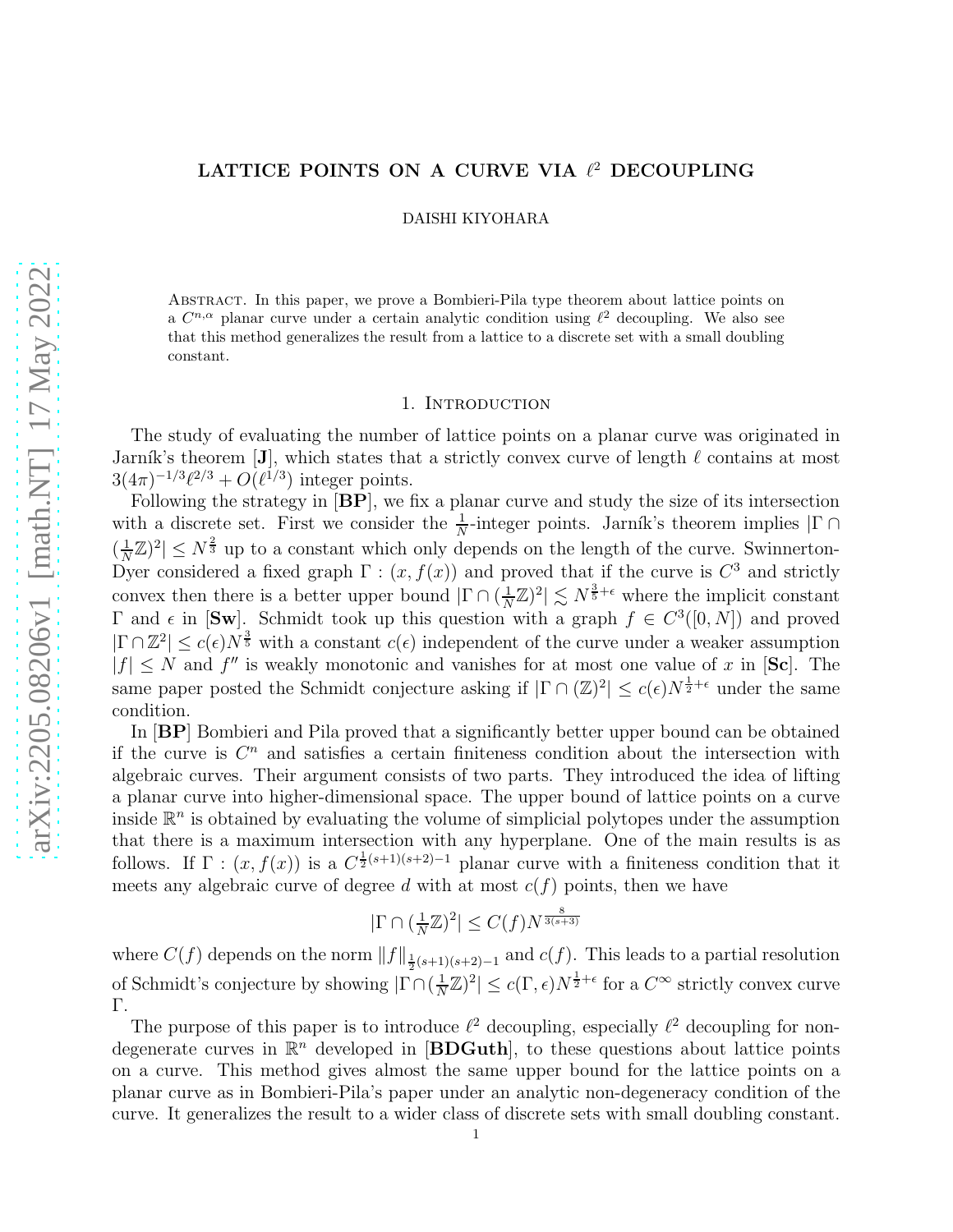Remember that a  $C^n$  curve  $\Gamma$  with parameterization  $\gamma(t) = (\gamma_1(t), \cdots, \gamma_n(t))$  for  $t \in [0, 1]$  is called non-degenerate if

$$
W(\Gamma)(t) = \begin{vmatrix} \gamma_1'(t) & \cdots & \gamma_1^{(n)}(t) \\ \vdots & \ddots & \vdots \\ \gamma_n'(t) & \cdots & \gamma_n^{(n)}(t) \end{vmatrix}
$$

is nonvanishing throughout  $t \in [0, 1]$ .

1.1. Main theorem. To precisely formulate our main theorem, we prepare a few definitions of monomials and the Wronskian. Let  $\mathcal M$  denote the set of all monomials about two variables x and y with a positive degree. Then for each finite subset  $M \subset \mathcal{M}$ , we can define its total degree deg(M) as the sum of degrees  $\sum_{m\in M} \deg(m)$ . A minimal collection of monomials  $M \subset \mathcal{M}$  is such that attains the minimal total degree among all subsets of  $\mathcal{M}$  of the same order. A few examples of minimal collections are  $\{x, y\}$ ,  $\{x, y, x^2\}$  and  $\{x, y, xy\}$ .

Given a planar curve Γ which is parameterized by  $\Gamma(t) = (\gamma_1(t), \gamma_2(t))$  for  $t \in [0, 1]$ and a minimal collection  $M_n = \{m_1, \dots, m_n\}$  of n monomials, we can define the function  $W^{M_n}(\Gamma)(t)$  by the  $n \times n$  determinant

$$
W^{M_n}(\Gamma)(t) = \begin{vmatrix} m_1(\gamma_1, \gamma_2)'(t) & m_2(\gamma_1, \gamma_2)'(t) & \cdots & m_n(\gamma_1, \gamma_2)'(t) \\ m_1(\gamma_1, \gamma_2)''(t) & m_2(\gamma_1, \gamma_2)''(t) & \cdots & m_n(\gamma_1, \gamma_2)''(t) \\ \vdots & \vdots & \ddots & \vdots \\ m_1(\gamma_1, \gamma_2)^{(n)}(t) & m_2(\gamma_1, \gamma_2)^{(n)}(t) & \cdots & m_n(\gamma_1, \gamma_2)^{(n)}(t) \end{vmatrix}
$$

where we take derivatives of  $m_i(\gamma_1, \gamma_2)(t)$  about t. By setting s to be the smallest positive integer such that  $n \leq \frac{1}{2}$  $\frac{1}{2}(s+1)(s+2) - 1$  and writing  $\Delta n = n - (\frac{1}{2})$  $\frac{1}{2}s(s+1)-1$ , then we can see that a minimal collection of  $n$  monomials consists of the monomials of degree up to s − 1 and  $\Delta n$  distinct monomials of degree s. Now we can state our main result.

**Theorem 1.** Let  $\Gamma$  be a compact  $C^{n,\alpha}$  planar curve. Suppose further that there is a minimal collection  $M_n$  of n monomials such that  $W^{M_n}(\Gamma)(t) > c_0$  holds for a positive constant  $c_0$ throughout  $[0, 1]$ . Then we have

$$
|\mathcal{N}_{d/N^n}(\Gamma) \cap (\frac{1}{N}\mathbb{Z})^2| \lesssim N^{e_1(n) + \epsilon}
$$

for each  $\epsilon > 0$ , where the function  $e_1(n)$  is given by

$$
e_1(n) = \frac{2}{n(n+1)} \left( \frac{(s-1)s(s+1)}{3} + s \cdot \Delta n \right).
$$

Moreover the implicit constant depends on  $\epsilon$ ,  $\|\gamma\|_{C^{n,\alpha}}$ ,  $c_0$  and d.

Remark 1. We do not have to restrict ourselves to minimal collections of monomials. Consider a collection M of n monomials with minimum degree  $s_0$  and the total degree deg(M). If a  $C^{n,\alpha}$  curve satisfies the condition  $W^{M_n}(\Gamma)(t) > c_0$  throughout [0, 1], then we have

$$
|\mathcal{N}_{d/N^{s_0 n}}(\Gamma) \cap (\frac{1}{N}\mathbb{Z})^2| \lesssim N^{\frac{2}{n(n+1)}\deg(M)+\epsilon}.
$$

Notice that the intricate formula for  $e_1(n)$  in Theorem 1 is nothing but the degree formula for a minimal collection of  $n$  monomials.

Let us list some of the interesting implications of the theorem.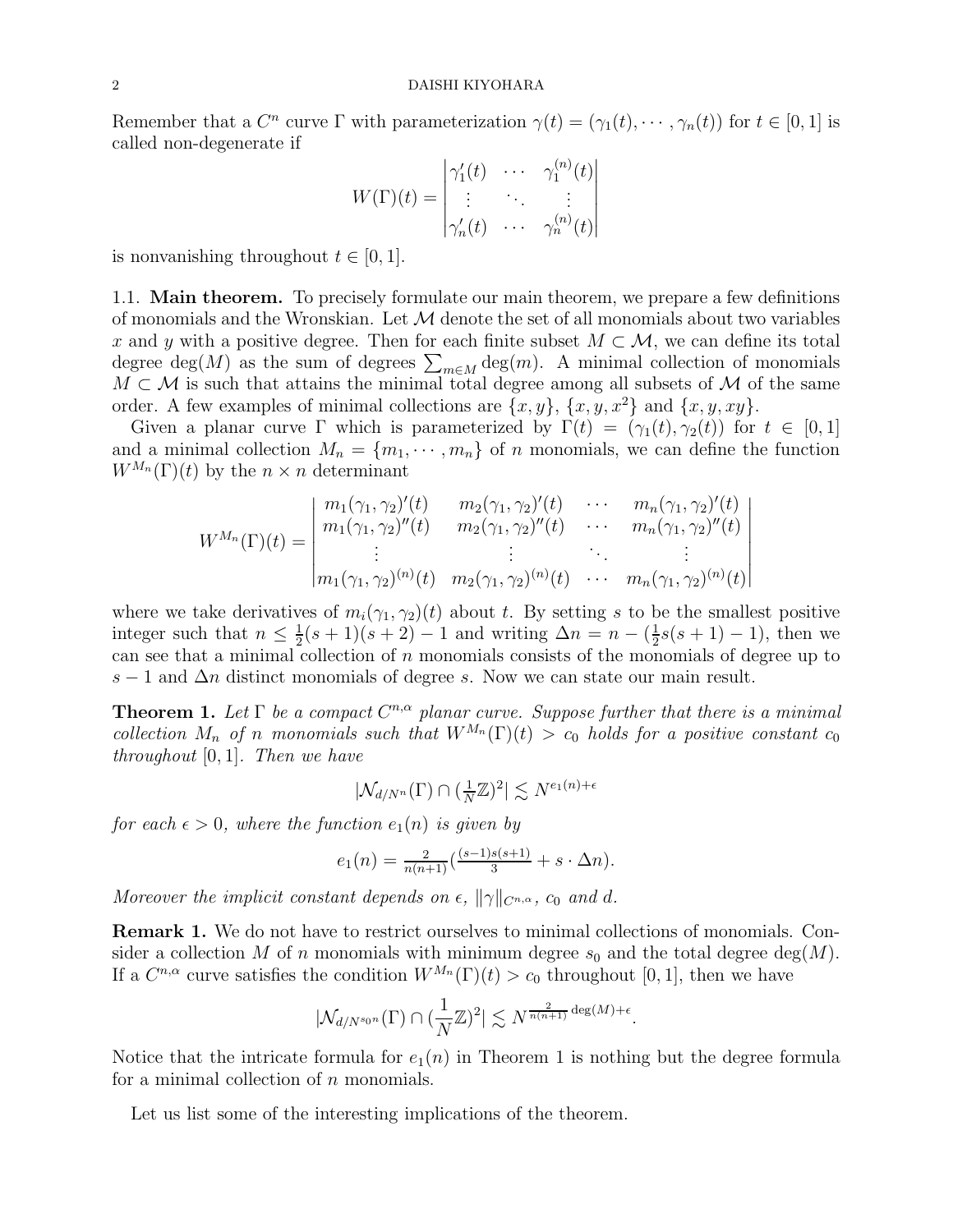*Bombieri and Pila's result.* Suppose that we can write  $n = \frac{1}{2}$  $\frac{1}{2}(s+1)(s+2)-1$ . In this case,  $M_{\leq s} = \{x^i y^j : 1 \leq i + j \leq s\}$  is the unique minimal collection of *n* monomials, and Theorem 1 simplifies to the following result.

**Corollary 1.** Let *n* be an integer of the form  $\frac{1}{2}(s+1)(s+2) - 1$ . Suppose that  $\Gamma$  is a compact  $C^{n,\alpha}$  planar curve such that  $W^{M_{\leq s}}(\Gamma)$  is nonvanishing. Then we have

$$
|\mathcal{N}_{d/N^n}(\Gamma) \cap (\frac{1}{N}\mathbb{Z})^2| \lesssim N^{\frac{8}{3(s+3)} + \epsilon}.
$$

It is worth noting that Bombieri and Pila obtained the same upper bound for nonalgebraic  $C<sup>n</sup>$  curves in  $[BP]$ . An important idea in their proof was to replace a curve with a family of algebraic curves of degree at most  $d$  which pass through all lattice points on the original curve. Pila pushed this direction further and proved upper bounds under a slightly stronger Wronskian condition in Theorem 1 [P]. Huxley used the Bombieri-Pila's determinant method to show the upper bound of lattice points nearby a curve in [H]. There the best neighborhood one can take to obtain the desired upper bound is  $\mathcal{N}_{\frac{d}{N^n}}(\Gamma)$  as well.

Towards Schmidt's conjecture. For instance, the same upper bound was proved for strictly convex  $C^{\infty}$  curves in [BP] and also for  $C^{104}$  curves with an additional analytic condition in  $[P]$ .

By applying the main theorem with  $n = 7$ , we obtain an interesting estimate in light of this conjecture. It shows  $|\Lambda| \leq N^{\frac{1}{2}+\epsilon}$  for any  $C^{7,\alpha}$  curve under an analytic condition that depends on the choice of a minimal collection of 7 monomials. If we choose  $M_7$  =  $\{x, y, x^2, xy, y^2, x^3, x^2y\}$ , then the corresponding condition becomes the nonvanishing of the function

$$
W(x) = \begin{vmatrix} f^{(4)}(x) & 4f^{(3)}(x) & 12f^{(2)}(x) & (f^2)^{(4)}(x) \\ f^{(5)}(x) & 5f^{(4)}(x) & 20f^{(3)}(x) & (f^2)^{(5)}(x) \\ f^{(6)}(x) & 6f^{(5)}(x) & 30f^{(4)}(x) & (f^2)^{(6)}(x) \\ f^{(7)}(x) & 7f^{(6)}(x) & 42f^{(5)}(x) & (f^2)^{(7)}(x) \end{vmatrix}.
$$

The paper is structured as follows. In Section 2 we review  $\ell^2$  decoupling for non-degenerate curves in  $\mathbb{R}^n$  and see its implication for the upper bound of lattice points. In Section 3 we define a planar curve's lift associated with a collection of monomials and prove the main theorem. In Section 4, we introduce a few generalizations of the main result to non-lattice sets. The most important is the class of discrete sets with a small doubling constant. In Appendix, we show that a non-degeneracy of the  $C<sup>n</sup>$  curve implies the finiteness assumption in Bombieri-Pila's proof.

**Notation.** Throughout the paper, we write  $A \leq B$  to denote  $A \leq CB$  for an implicit constant that depends on parameters like  $\epsilon$ . We also use notation  $e(\alpha) = \exp(2\pi i \alpha)$ .

Acknowledgement. The research was conducted while the author was a participant in the Summer Program in Undergraduate Research (SPUR) of the MIT Mathematics Department. I thank David Jerison and Ankur Moitra for organizing the SPUR program and for helping me with continuous encouragement. I wish to thank Larry Guth for kindly agreeing to be my mentor during SPUR, suggesting a connection between  $\ell^2$  decoupling and the upper estimate of lattice points, and for guiding me through insightful comments. I am grateful to Feng Gui for his patient support as a mentor. I also thank Yuqiu Fu for numerous helpful discussions.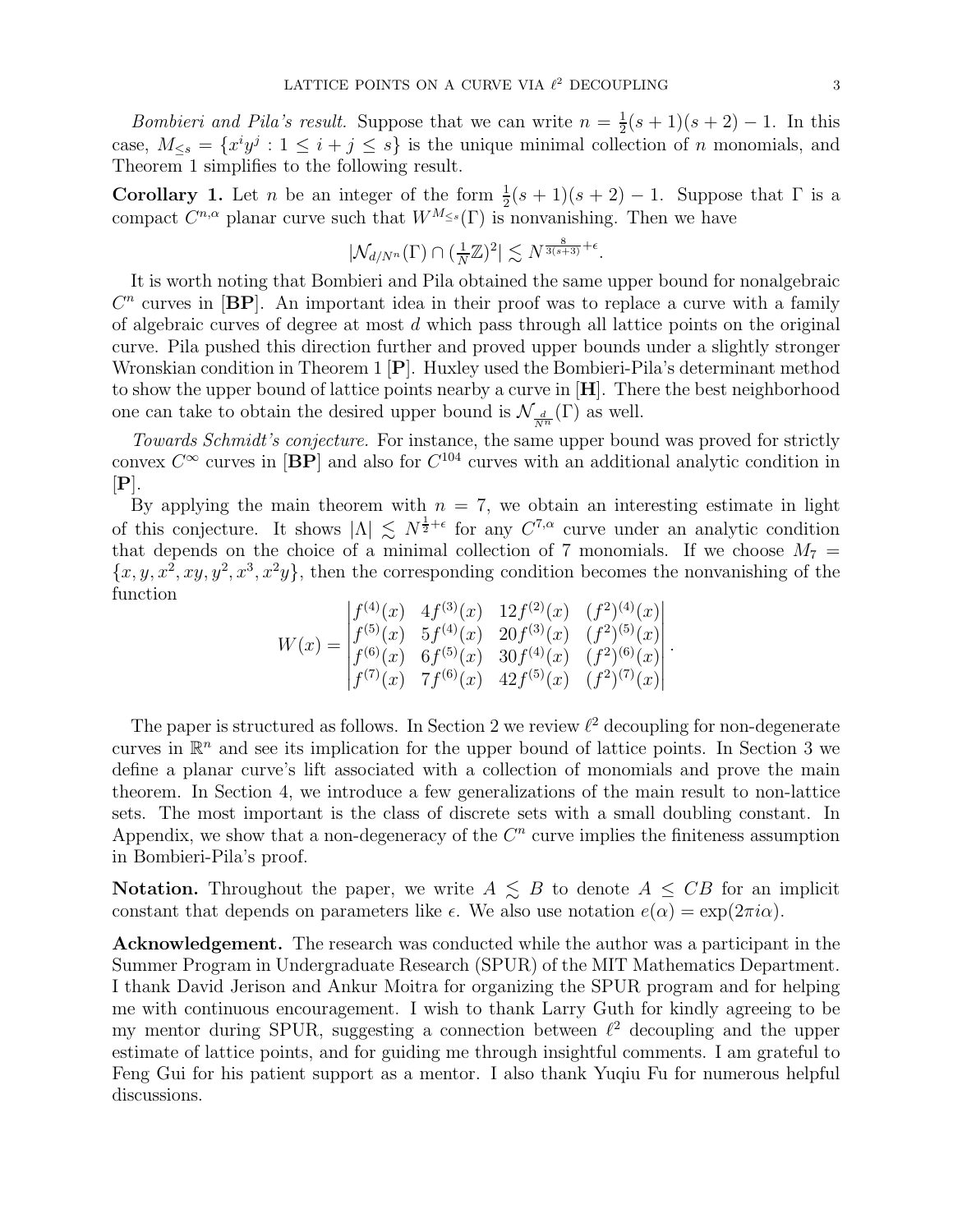#### 4 DAISHI KIYOHARA

# 2.  $\ell^2$  decoupling for curves lying inside  $\mathbb{R}^n$

2.1.  $\ell^2$  decoupling for the moment curve. The moment curve M in  $\mathbb{R}^n$  is defined by the parameterization  $\psi(t) = (t, t^2, \dots, t^n)$  for  $t \in [0, 1]$ . We need to prepare some notation to state  $\ell^2$  decoupling for the moment curve. For each  $f : \mathbb{R}^n \to \mathbb{C}$  and  $R \subset \mathbb{R}^n$  we denote by  $f_R$  the Fourier restriction of f to R

$$
f_R(x) = \int_R \hat{f}(\xi)e(x \cdot \xi)d\xi.
$$

We also denote by  $\mathcal{N}\delta(M)$  the  $\delta$ -neighborhood of the moment curve M. We define the  $\ell^2 L^p$ decoupling constant as follows. Consider the partition of the  $\mathcal{N}_{\delta}(M)$  into smaller regions  $\theta \sim \mathcal{N}_{\delta}(\delta^{\frac{1}{n}}$ -arc of M). Then the decoupling constant  $D_p(\delta)$  is defined as the best constant such that

$$
||f||_{L^p(\omega_B)} \le D_p(\delta) \left(\sum_{\theta} ||f_{\theta}||^2_{L^p(\omega_B)}\right)^{\frac{1}{2}}
$$

holds for all functions f with supp  $f \subset \mathcal{N}_{\delta}(M)$ .

Bourgain, Demeter and Guth gave the following estimate of the decoupling constant  $D_p(\delta)$ for the critical value  $p = n(n + 1)$ . See [BDGuth] for their original proof and [GLYZ] for a new, short proof.

Theorem 2. We have

$$
D_{n(n+1)}(\delta) \lesssim \delta^{-\epsilon}
$$

for every  $\delta \in (0,1)$ .

The theorem implies the following estimate about exponential sums.

**Theorem 3.** Let  $p = n(n + 1)$ . Then for each  $\delta^{\frac{1}{n}}$ -separated set  $\Lambda$  of points on M, we have

$$
\left(\frac{1}{|B_R|}\int_{B_R}\big|\sum_{\xi\in\Lambda}a_\xi e(\xi\cdot x)\big|^pdx\right)^{\frac{1}{p}}\lesssim \delta^{-\epsilon}\|a_\xi\|_{\ell^2}
$$

for each  $\epsilon > 0$ , each  $a_{\xi} \in \mathbb{C}$  and each ball  $B_R$  of radius  $R \gtrsim \delta^{-1}$ .

2.2.  $\ell^2$  decoupling for nondegenerate curves. Now consider a compact  $C^{n,\alpha}$  curve C lying inside  $\mathbb{R}^n$  parameterized by

$$
\gamma(t)=(\gamma_1(t),\cdots,\gamma_n(t))
$$

for  $t \in [0,1]$ . We say such a curve C is nondegenerate if the Wronskian  $W(\gamma_1', \dots', \gamma_n')$  (t) is nonvanishing.

We can similarly define the decoupling constant  $D_{C,p}(\delta)$  for such curve C by replacing  $\mathcal{N}_{\delta}(M)$  by  $\mathcal{N}_{\delta}(C)$  and  $N_{\delta}(\delta^{\frac{1}{n}}$ -arc of M) by  $N_{\delta}(\delta^{\frac{1}{n}}$ -arc of C). Then it turns out that we have the upper bound  $\delta^{-\epsilon}$  for the decoupling constant  $D_{C,p}(\delta)$  up to a constant that depends on the curve. More precisely, we have the following.

**Theorem 4.** Let C be a nondegenerate  $C^{n,\alpha}$  curve lying inside  $\mathbb{R}^n$  such that  $W(\gamma_1',\dots,\gamma_n')(t) >$  $c_0$  throughout [0, 1]. Then we have

$$
D_{C,n(n+1)}(\delta) \lesssim \delta^{-\epsilon}
$$

where the implicit constant depends on  $\epsilon$ ,  $\|\gamma\|_{C^{n,\alpha}}$  and  $c_0$ .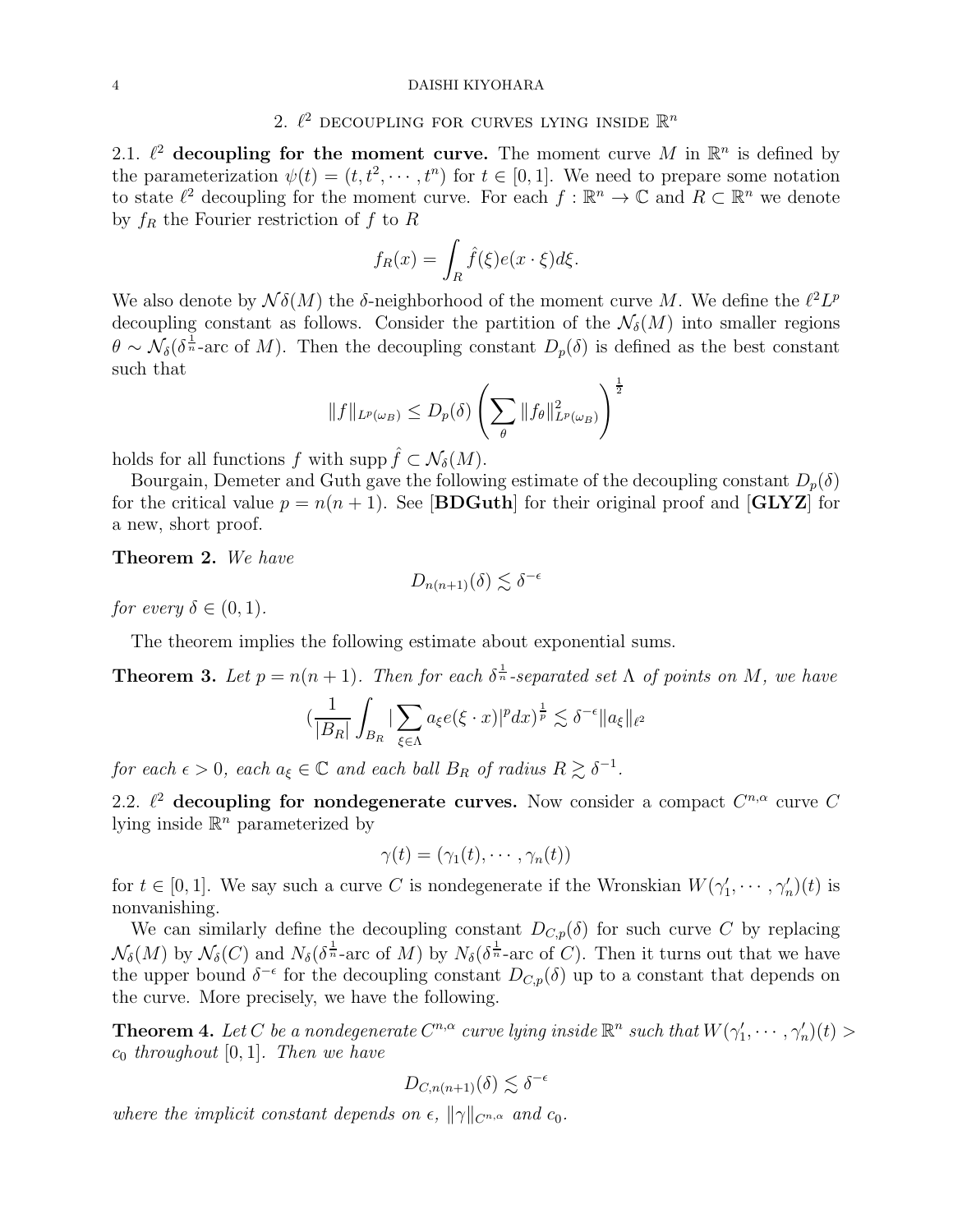Here we provide a proof for this theorem. A similar argument for  $C^{n+1}$  curves can be found in  $[GLYZ]$ .

*Proof.* For a given  $t_0 \in [0, 1]$ , consider the *n*-th Taylor series  $r(t)$  of  $\gamma(t)$  at  $t_0$ . Then the condition  $\gamma \in C^{n,\alpha}$  implies the upper bound  $|\gamma(t_0 + \Delta t) - r(t_0 + \Delta t)| \leq A |\Delta t|^{n+\alpha}$  with a constant A independent of  $t_o$ . Denote by R the curve parameterized by  $r(t)$ . Then we have  $|\gamma(t_o + \Delta t) - r(t_0 + \Delta t)| < \delta$  whenever  $|\Delta t| \leq (\frac{\delta}{A})$  $\frac{\delta}{A}$ )  $\frac{1}{n+\alpha}$ . By the condition  $W(\gamma'_1, \dots, \gamma'_n)$  give  $(t)$  $c_0$ , curves R defined above always map to the moment curve M under an invertible linear change of variables. Let  $\tau$  denote  $\delta$ -neightborhoods of  $\delta^{\frac{1}{n+\alpha}}$ -arcs of C, then we obtain

$$
||f||_{L^p}^2 \le D_{C,p}^2(\delta^{\frac{n}{n+\alpha}}) \cdot \sum_{\tau} ||f_{\tau}||_{L^p}^2
$$
  

$$
\le D_{C,p}^2(\delta^{\frac{n}{n+\alpha}})D_p^2(\delta^{\frac{\alpha}{n+\alpha}}) \cdot \sum_{\tau} \sum_{\theta \subset \tau} ||f_{\theta}||_{L^p}^2
$$

By Theorem 2,  $D_{C,p}(\delta) \leq \delta^{-\epsilon} D_{C,p}(\delta^{\frac{n}{n+\alpha}})$  for  $p = n(n+1)$ . By iteration, we conclude  $D_{C,p}(\delta) \lesssim \delta^{-\epsilon}$  $-\epsilon$ 

By the same procedure with the case of the moment curve, Theorem 4 leads to the following result.

**Theorem 5.** Let C be as above, and let  $p = n(n + 1)$ . Then for each  $\delta^{\frac{1}{n}}$ -separated set  $\Lambda$  of points on C. we have

$$
(\frac{1}{|B_R|}\int_{B_R}|\sum_{\xi\in\Lambda}a_{\xi}e(\xi\cdot x)|^pdx)^{\frac{1}{p}}\lesssim \delta^{-\epsilon}\|a_{\xi}\|_{\ell^2}
$$

for each  $\epsilon > 0$ , each  $a_{\xi} \in \mathbb{C}$  and each ball  $B_R \subset \mathbb{R}^n$  of radius  $R \gtrsim \delta^{-1}$ .

2.3. Lattice points on a curve. As an application of  $\ell^2$  decoupling, we can show the upper bound of lattice points nearby a compact, non-degenerate  $C^{n,\alpha}$  curve inside  $\mathbb{R}^n$ .

**Theorem 6.** Let  $\Gamma$  be a compact, non-degenerate  $C^{n,\alpha}$  curve inside  $\mathbb{R}^n$ . Given a positive constant d, we define the set

$$
\Lambda' = (\frac{1}{a_1}\mathbb{Z} \times \cdots \times \frac{1}{a_n}\mathbb{Z}) \cap \mathcal{N}_{d/a_n^n}(\Gamma).
$$

Then we have

$$
|\Lambda'| \lesssim a_n^{\epsilon} (a_1 \cdots a_n)^{\frac{2}{n(n+1)}}
$$

where the hidden constant depends only on  $\epsilon$ ,  $\|\gamma\|_{C^{n,\alpha}}$ ,  $c_0$  defined in Theorem 4, and d.

*Proof.* By definition, each element  $\xi' \in \Lambda'$  has at least one corresponding point  $\xi$  on the curve  $\Gamma$  such that  $|\xi'-\xi| \leq d/a_n^n$ . Let  $\Lambda$  denote a collection of such points  $\xi$ , then we know  $|\Lambda| = |\Lambda'|$ . The finite set  $\Lambda$  is separated by  $1/2a_n$  for large enough  $a_n$ . Indeed, this is clear since the distance between any two points  $\xi_1$  and  $\xi_2$  in  $\Lambda$  is at least  $1/a_n - 2d/a_n^n$ . Therefore, we can apply Theorem 5 with  $\delta^{\frac{1}{n}} = \frac{1}{2a}$  $\frac{1}{2a_n}$ . It says that with  $p = n(n + 1)$  we have

$$
\left(\frac{1}{|B_R|}\int_{B_R}|\sum_{\xi\in\Lambda}e(\xi\cdot x)|^p dx\right)^{\frac{1}{p}}\lesssim \delta^{-\epsilon}|\Lambda|^{\frac{1}{2}}
$$

for each ball  $B_R$  of radius  $R \gtrsim \delta^{-1} = (2a_n)^n$ .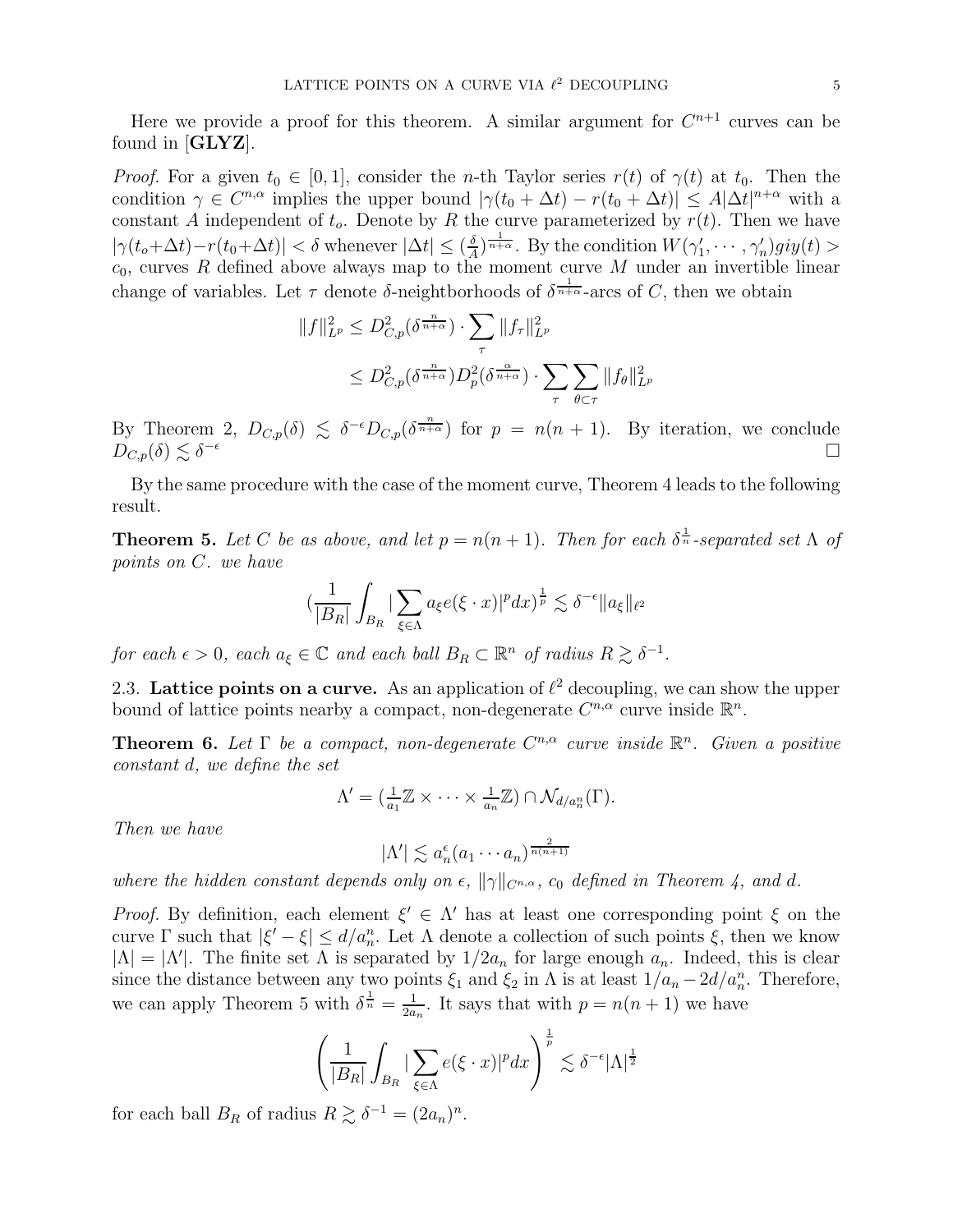#### 6 DAISHI KIYOHARA

We will now show that we can bound the LHS from below using the conditions on Λ. Let x be in the r-neighborhood of x' where  $x' \in a_1 \mathbb{Z} \times \cdots \times a_n \mathbb{Z}$  and  $x' \leq sa_n^n$ . Here r and s are constants to be determined. Suppose that we are given a point  $\xi \in \Lambda$ , and take the corresponding point  $\xi' \in \Lambda'$  such that  $|\xi - \xi'| \leq d/a_n^n$ . First notice that  $\xi' \cdot x' \in \mathbb{Z}$ . The triangle inequality implies

$$
|\xi \cdot x - \xi' \cdot x'| \le |\xi'||x - x'| + |\xi - \xi'||x'|
$$
  
 $\le r + ds.$ 

Here we assume that  $\Gamma$  is contained in the unit ball  $B_1$ . Choose constants  $r, s > 0$  so that  $r + ds \leq \frac{1}{6}$  $\frac{1}{6}$ . Then for all x as above we have  $|\sum_{\xi \in \Lambda} e(\xi \cdot x)| \geq \frac{1}{2} |\Lambda|$ . We can evaluate the LHS with the radius  $R = C(\epsilon)(2a_n)^n$  as follows.

$$
\left(\frac{1}{|B_R|}\int_{B_R}|\sum_{\xi\in\Lambda}e(\xi\cdot x)|^p dx\right)^{\frac{1}{p}} \ge \left(\frac{1}{|B_{C(\epsilon)(2a_n)^n}|}\int_{B_{sa_n^n}}|\sum_{\xi\in\Lambda}e(\xi\cdot x)|^p dx\right)^{\frac{1}{p}}
$$

$$
\ge \left(\frac{1}{|B_{C(\epsilon)(2a_n)^n}|}\left(\frac{|B_{sa_n^n}|}{2a_1\cdots a_n}|B_r|(\frac{1}{2}|\Lambda|)^p\right)\right)^{\frac{1}{p}}
$$

$$
\ge 2^{-\frac{p+1}{p}}\left(\frac{s}{2^nC(\epsilon)}\right)^{\frac{n}{p}}|B_r|^{\frac{1}{p}}(a_1\cdots a_n)^{-\frac{1}{p}}|\Lambda|
$$

where we used the fact

$$
\#\{p \in (a_1 \mathbb{Z} \times \cdots \times a_n \mathbb{Z}) \cap B_{sa_n^n} \mid B_r(p) \subset B_{sa_n^n}\} \geq \frac{|B_{sa_n^n}|}{2a_1 \cdots a_n}
$$

for large  $a_n$ , which implies that there are at least this many small balls of radius r inside  $B_{sa_n^n}$  where we can apply the local estimate  $|\sum_{\xi \in \Lambda} e(\xi \cdot x)| \geq |\Lambda|/2$ .

Combining this inequality with the decoupling inequality yields

$$
|\Lambda| \le C(\epsilon, d)(a_1 \cdots a_n)^{\frac{2}{n(n+1)}} a_n^{n\epsilon}.
$$

Replacing  $\epsilon$  by  $\frac{\epsilon}{n}$  gives the desired result.

**Remark 2.** In certain cases we can replace the neighborhood to have radius  $\frac{d}{a_1^n}$ . Let us define  $\Lambda'' = (\frac{1}{a_1}\mathbb{Z} \times \cdots \times \frac{1}{a_n}\mathbb{Z}) \cap \mathcal{N}_{d/a_1^n}(\Gamma)$ . If  $\Lambda''$  is  $\frac{1}{2a_1}$ -separated for large enough  $a_1$ , then the same proof provides the inequality

$$
\left| \left( \frac{1}{a_1} \mathbb{Z} \times \cdots \times \frac{1}{a_n} \mathbb{Z} \right) \cap \mathcal{N}_{d/a_1^n}(\Gamma) \right| \lesssim a_1^{\epsilon}(a_1 \cdots a_n)^{\frac{2}{n(n+1)}}.
$$

This version of inequality is what we use to prove the main theorem.

### 3. Proof of the main theorem

3.1. Lift of a planar curve. Here we recall the lift of a curve introduced in  $|BP|$ . Suppose that we are given a compact planar curve  $\Gamma$  which is parameterized by  $\gamma(t) = (\gamma_1(t), \gamma_2(t))$ for  $t \in [0, 1]$ . To prove the theorem, we need to define the notion of lifting. It plays a central role in connecting  $\frac{1}{N}$ -integer points on a planar curve to weighted  $\frac{1}{N}$ -integer points on a curve lying in a higher-dimensional space.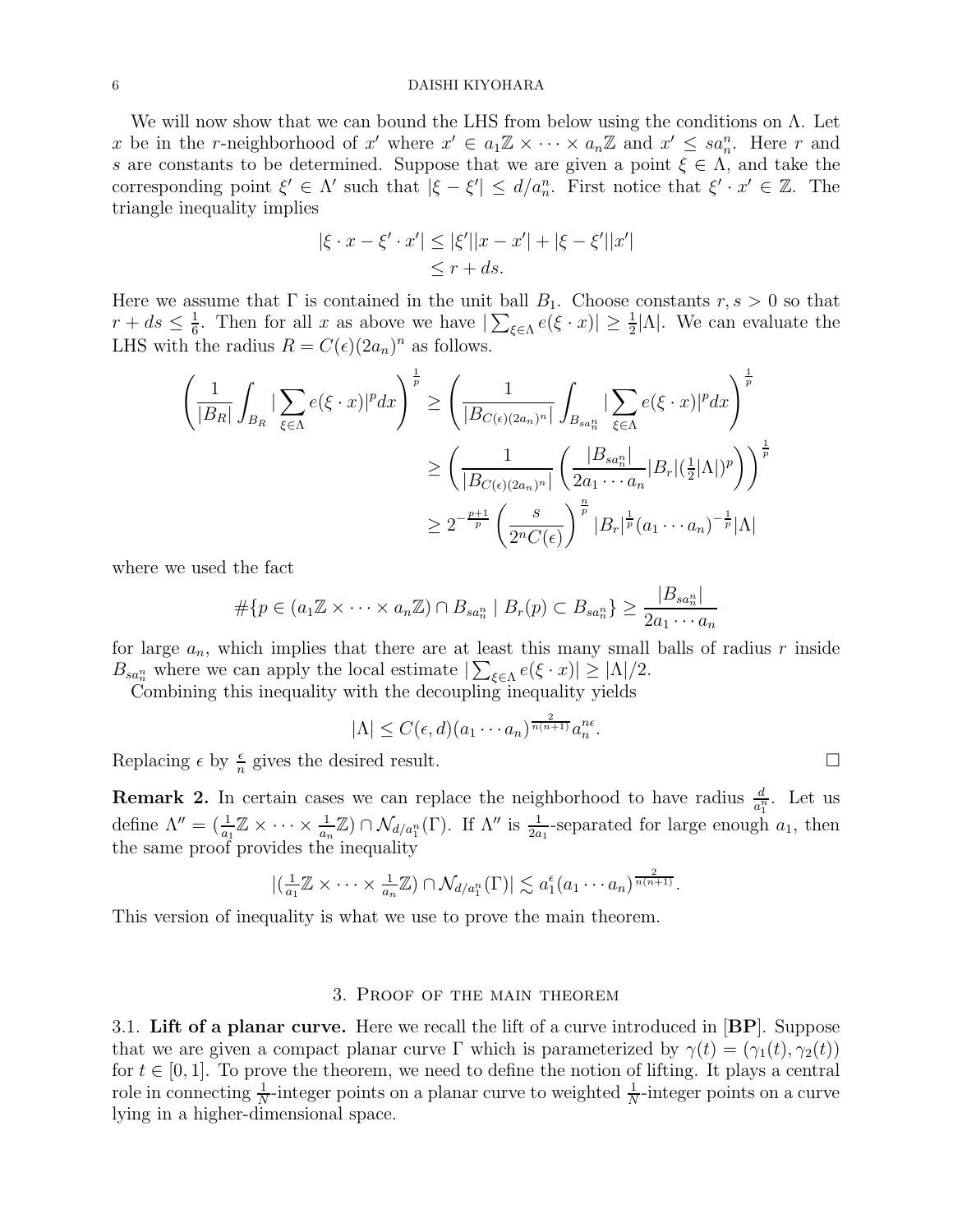**Definition 1.** A curve  $\tilde{\Gamma}$  in  $\mathbb{R}^n$  is a lift of a planar curve  $\Gamma : \gamma(t) = (\gamma_1(t), \gamma_2(t))$  if it is parameterized by

$$
\widetilde{\gamma}(t)=(m_1(\gamma_1,\gamma_2)(t),\,m_2(\gamma_1,\gamma_2)(t),\,\cdots,m_n(\gamma_1,\gamma_2)(t))
$$

for some minimal collection of n monomials  $M_n = \{m_1, m_2, \dots, m_n\}.$ 

For instance, a lift of  $\Gamma$  in  $\mathbb{R}^5$  is unique up to ordering of coordinates, and it is given by  $\widetilde{\gamma}(t) = (\gamma_1(t), \gamma_2(t), \gamma_1(t)^2, \gamma_1(t)\gamma_2(t), \gamma_2(t)^2).$ 

Remark 3. The idea of lifting applies to curves in any dimension. For example, starting with a compact space curve with parameterization  $\gamma(t) = (\gamma_1(t), \gamma_2(t), \gamma_3(t))$ , we can lift it to a curve inside  $\mathbb{R}^9$  by using monomials  $x, y, z, x^2, xy, xz, y^2, yz, z^2$ .

3.2. Proof of the main theorem. Now we are ready to prove the main theorem.

*Proof of Theorem 1.* Let  $\widetilde{\Gamma}$  be a lift of the planar curve  $\Gamma$  associated with the given minimal collection of n monomials  $M_n$ . For simplicity, we list  $m_1, \dots, m_n$  in the order such that the sequence of degrees  $s_i = \deg(m_i)$  is weakly increasing and  $m_1 = x, m_2 = y$ . Similarly, we can lift points of  $\Lambda$  using the same monomials. Namely, we consider the set  $\Lambda$  consisting of points  $\widehat{\xi} = (m_1(\xi_1, \xi_2), m_2(\xi_1, \xi_2), \cdots, m_n(\xi_1, \xi_2))$  where  $\xi = (\xi_1, \xi_2) \in \Lambda$ . Since  $\Lambda$  is  $\frac{1}{N}$ -separated, the lift  $\Lambda'$  is also  $\frac{1}{N}$ -separated. By definition,  $\Lambda$  and  $\tilde{\Lambda}$  have the same cardinality, and the lift  $\widetilde{\Lambda}$  is contained in the lattice  $\frac{1}{N}\mathbb{Z} \times \frac{1}{N}$  $\frac{1}{N}\mathbb{Z}\times\cdots\times\frac{1}{N^{s}}\mathbb{Z}\times\cdots\times\frac{1}{N^{s}}\mathbb{Z}$ . Moreover,  $\xi\in\mathcal{N}_{d/N^{n}}(\Gamma)$ implies  $\tilde{\xi} \in \mathcal{N}_{cd/N^n}(\tilde{\Gamma})$  with an absolute constant c. Indeed letting  $\xi = (x, y) \in \Lambda$ , there exists  $\xi' = (x', y') \in \Gamma$  such that  $|\xi - \xi'| \le d/N^n$ . Then we have  $|x'^a y'^b - x^a y^b| \le |x'^a - x^b|$  $x^a||y'|^b+|x|^a|y'^b-y^b|\leq a|x'-x|+b|y'-y|$  for each  $a, b \in \mathbb{Z}_{\geq 0}$  in the case  $\Gamma \subset B_1$ . Since we use the same monomials in the definition of both  $\widetilde{\Lambda}$  and  $\widetilde{\Gamma}$ , the above inequality applies to each coordinate and it follows  $\xi \in \mathcal{N}_{cd/N^n}(\Gamma)$ .

The assumption on  $\Gamma$  implies that the lift  $\tilde{\Gamma}$  is a nondegenerate  $C^{n,\alpha}$  curve lying inside  $\mathbb{R}^n$ . Therefore, the version of Theorem 6 stated in Remark 1 applies to  $\widetilde{\Lambda} \subset \widetilde{\Gamma}$  and yields the upper bound

$$
|\widetilde{\Lambda}| \lesssim N^{\frac{2}{n(n+1)}(s_1+s_2+\cdots+s_n)+\epsilon}.
$$

There are exactly  $i + 1$  many distinct monomials of degree i about two variables, so a minimal collection of n monomials must consist of all monomials of degree up to  $s - 1$  and  $\Delta n$  distinct monomials of degree s. Therefore, the sum of degrees  $s_i$  is given by

$$
s_1 + \dots + s_n = 1 + 1 + 2 + 2 + 2 + \dots + \underbrace{(s-1) + \dots + (s-1)}_{s \text{ times}} + \underbrace{s + \dots + s}_{\Delta n \text{ times}}
$$

$$
= \frac{(s-1)s(s+1)}{3} + \Delta n \cdot s.
$$

This completes the proof.

#### 4. Application to non-lattice sets

Application to discrete sets which lift to a lattice. Combination of Theorem 4 and the idea of lifting gives an upper bound of not necessarily lattice points on a curve. We give one example here.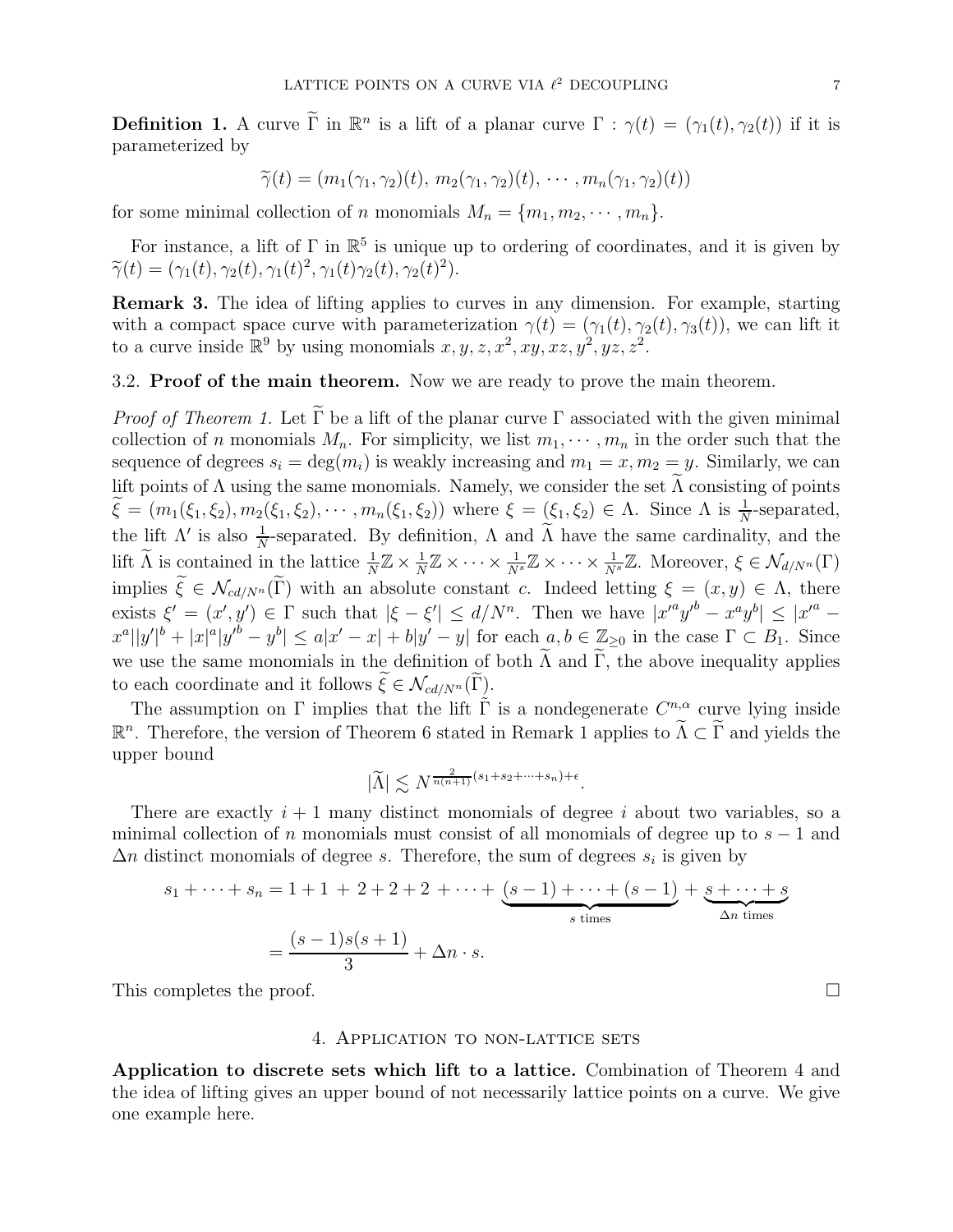**Corollary 2.** Let  $\Gamma$  be a compact  $C^{3,\alpha}$  curve in  $\mathbb{R}^2$  parameterized by  $(\gamma_1(t), \gamma_2(t))$  such that the determinant  $(\gamma_1^2)' \quad (\gamma_1 \gamma_2)' \quad (\gamma_2^2)'$  $(\gamma_1^2)'' \quad (\gamma_1 \gamma_2)'' \quad (\gamma_2^2)''$  $(\gamma_1^2)''' \ (\gamma_1 \gamma_2)''' \ (\gamma_2^2)'''$  is nonvanishing. Given a positive constant  $d$ , we have

$$
|\mathcal{N}_{\frac{d}{N^3}} \Gamma \cap \{(\tfrac{\sqrt{a}}{\sqrt{N}},\tfrac{\sqrt{b}}{\sqrt{N}}) \mid a,b,ab \in \mathbb{Z}^2 \}|\lesssim N^{\frac{1}{2}}.
$$

*Proof.* Consider the lifting map from  $\mathbb{R}^2$  to  $\mathbb{R}^3$  sending  $(x_1, x_2)$  to  $(x_1^2, x_1x_2, x_2^2)$ . Then the set  $\{(\frac{\sqrt{a}}{\sqrt{N}}, \frac{\sqrt{b}}{\sqrt{N}}\})$  $\frac{\sqrt{b}}{\sqrt{v}}$  $(\frac{\overline{b}}{N}) | a, b, ab \in \mathbb{Z}^2$  in  $\mathbb{R}^2$  lifts to the usual  $\frac{1}{N}$ -lattice in  $\mathbb{R}^3$ . Now the statement is a direct consequence of Theorem 6.

Application to discrete sets with small doubling constant. For a discrete set  $A$ , the additive m-energy, denoted  $\mathbb{E}_m(A)$ , is the cardinality of the set  $\left|\{(a_1,\dots,a_m,a_{m+1},\dots,a_{2m})\in$  $A^{2m} | a_1 + \cdots + a_m = a_{m+1} + \cdots + a_{2m} \} |.$ 

**Corollary 3.** Let  $\Gamma$  be a compact, strictly convex or concave  $C^{2,\alpha}$  planar curve. Let A be an  $\delta$ -separated set with doubling constant  $K = \frac{|A+A|}{|A|}$  $\frac{A+A}{|A|}$ . Then

$$
|\Gamma \cap A| \lesssim K|A|^{\frac{1}{3}+\epsilon}
$$

where the implicit constant depends on  $\epsilon$ ,  $c_0$ ,  $\|\gamma\|_{C^{n,\alpha}}$  and  $\delta$ .

*Proof.* Let us denote the intersection  $\Gamma \cap A$  by  $\Lambda$ . The  $\ell^2$  decoupling inequality implies the upper bound for the additive 3-energy

$$
\mathbb{E}_3(\Lambda) \lesssim |\Lambda|^3.
$$

To obtain a lower bound for the additive energy, we recall the Plünnecke-Rusza inequality [**R**]. In our case, it states  $|A + A + A| \leq K^3 |A|$ . By using the Cauchy-Schwarz inequality we obtain

$$
\mathbb{E}_3(\Lambda) \ge \frac{|\Lambda|^6}{|\Lambda + \Lambda + \Lambda|} \ge \frac{|\Lambda|^6}{|A + A + A|} \ge \frac{|\Lambda|^6}{K^3|A|}.
$$

Combining it with the  $\ell^2$  decoupling inequality, we obtain the desired result.

Corollary 4. Suppose we are given a finite set A and a  $C^{n,\alpha}$  curve  $\Gamma$  inside  $\mathbb{R}^2$ . Further suppose that some finite set B inside  $\mathbb{R}^n$  containing  $A^{M_n}$  has doubling constant  $K = \frac{|B+B|}{|B|}$  $|B|$ and that  $\Gamma^{M_n}$  is nondegenerate, then we have

$$
|\Gamma \cap A| \lesssim K|B|^{\frac{2}{n(n+1)}+\epsilon}.
$$

*Proof.* Let  $\Gamma^{M_n} = \Gamma^{M_n} \cap A^{M_n}$ , then it is obvious that  $|\Gamma| = |\Gamma^{M_n}|$  (up to some absolute constant if  $M_n$  does not contain both x and y). As we did before in Theorem 6, by applying the  $\ell^2$  decoupling inequality to  $\Gamma^{M_n}$  we obtain

$$
\mathbb{E}_{\frac{n(n+1)}{2}}(\Gamma^{M_n}) \lesssim |\Gamma^{M_n}|^{\frac{n(n+1)}{2}+\epsilon}.
$$

Plünnecke-Rusza inequality provides the upper bound  $\frac{n(n+1)}{2}$  $\frac{n(n+1)}{2} \cdot \Gamma^{M_n} \leq \left\lfloor \frac{n(n+1)}{2} \cdot B \right\rfloor \leq K^{\frac{n(n+1)}{2}} |B|.$ This estimate combined with Cauchy-Schwarz gives the lower bound for the additive energy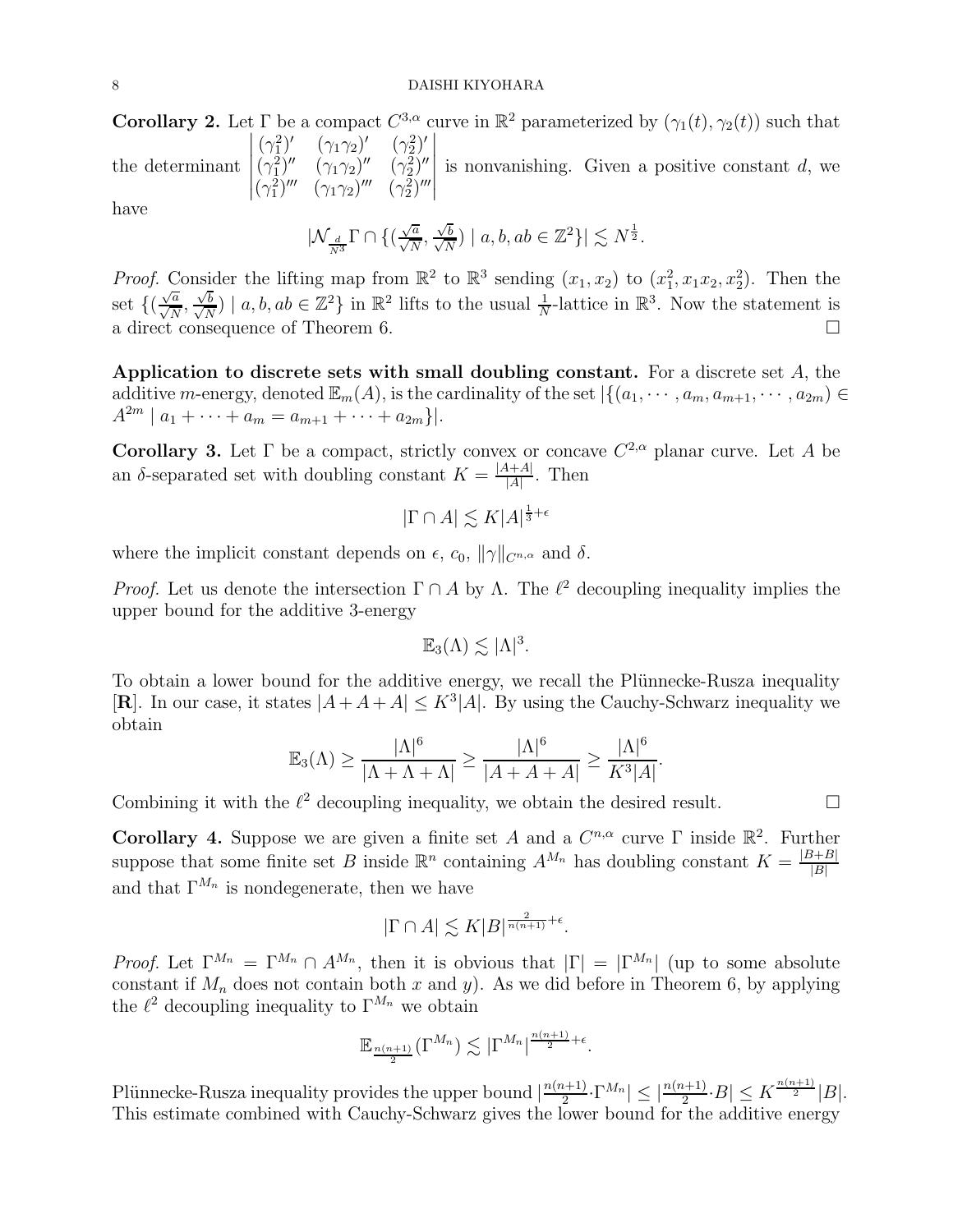as follows.

$$
\mathbb{E}_{\frac{n(n+1)}{2}}(\Gamma^{M_n}) \ge \frac{|\Gamma^{M_n}|^{n(n+1)}}{|\frac{n(n+1)}{2} \cdot \Gamma^{M_n}|} \ge \frac{|\Gamma^{M_n}|^{n(n+1)}}{K^{\frac{n(n+1)}{2}}|B|}
$$

We can conclude that  $|\Gamma^{M_n}| \lesssim K|B|^{\frac{2}{n(n+1)}+\epsilon}$ 

**Remark 4.** In general, we can apply the theorem by taking  $B = A^{M_n}$ , but this is often not optimal. In the case of lifting  $\frac{1}{N}$ -integral lattice, we took B to be the lattice with the same weight as the degrees used in  $\tilde{M}_n$  so the doubling constant K becomes a constant value  $2^n$ .

The finite generalized arithmetic progressions are an important example of discrete sets with small doubling constant. Recall that a finite generalized arithmetic progression or simply GAP is defined by

$$
\{\boldsymbol{v} + \sum_{i=1}^m \ell_i \boldsymbol{v}_i \mid 1 \leq \ell_i \leq N_i \text{ for all } 1 \leq i \leq m\}
$$

for some  $N_1, \dots, N_m$ . If the cardinality of GAP equals  $N_1 \dots N_m$ , it is called proper. It is clear that any proper GAP has a doubling constant at most  $2<sup>m</sup>$ . This leads to the following corollary.

Corollary 5. Let A be a proper finite generalized arithmetic progression. Suppose that A is δ-separated. If  $\Gamma$  is a compact strictly convex or convace  $C^{2,\alpha}$  planar curve, then we have

$$
|\Gamma \cap A| \lesssim |A|^{\frac{1}{3} + \epsilon}
$$

where the implicit constant depends on  $\epsilon$ ,  $\|\gamma\|_{C^{n,\alpha}}$ ,  $c_0$  and  $\delta$ .

## **APPENDIX**

4.1. Non-degeneracy of the curve and Bombieri-Pila's determinant method. The determinant method introduced in [BP] provides an upper bound for the lattice points on a  $C<sup>n</sup>$  curve Γ lying inside  $\mathbb{R}<sup>n</sup>$  under a certain finiteness condition. The finiteness assumption requires that there is a constant  $N(\Gamma)$  such that the curve meets any hyperplane with at most  $N(\Gamma)$  points. Pila proved that a nonvanishing condition of many Wronskians of the curve including  $W(\Gamma)$  is sufficient for this property in  $[\mathbf{P}]$ . In this section, we show that the non-degeneracy condition of a curve, namely the nonvanishing condition of the single function  $W(\Gamma)$ , is enough to ensure the finiteness condition.

**Proposition 1.** Let  $\Gamma$  be a compact, non-degenerate  $C^n$  curve lying inside  $\mathbb{R}^n$ . Then there exists  $N(\Gamma) > 0$  such that  $\Gamma$  meets any hyperplane with at most  $N(\Gamma)$  points.

*Proof.* We prove the statement by induction on n. When  $n = 2$ , it says that for a  $C^2$  strictly convex or concave curve  $\Gamma$  there exists  $N > 0$  such that  $\Gamma$  meets any line with at most N points. If the curve is a graph, this is true with  $N = 2$ . By partitioning the given curve into segments each of which is a graph, we obtain the result.

Suppose that we know the statement is true with dimension  $n-1$ , and let  $\Gamma$  be a compact, non-degenerate  $C^n$  curve lying inside  $\mathbb{R}^n$ . Consider a partition of  $\Gamma$  into finitely many curves

. В последните поставите на селото на селото на селото на селото на селото на селото на селото на селото на се<br>Селото на селото на селото на селото на селото на селото на селото на селото на селото на селото на селото на